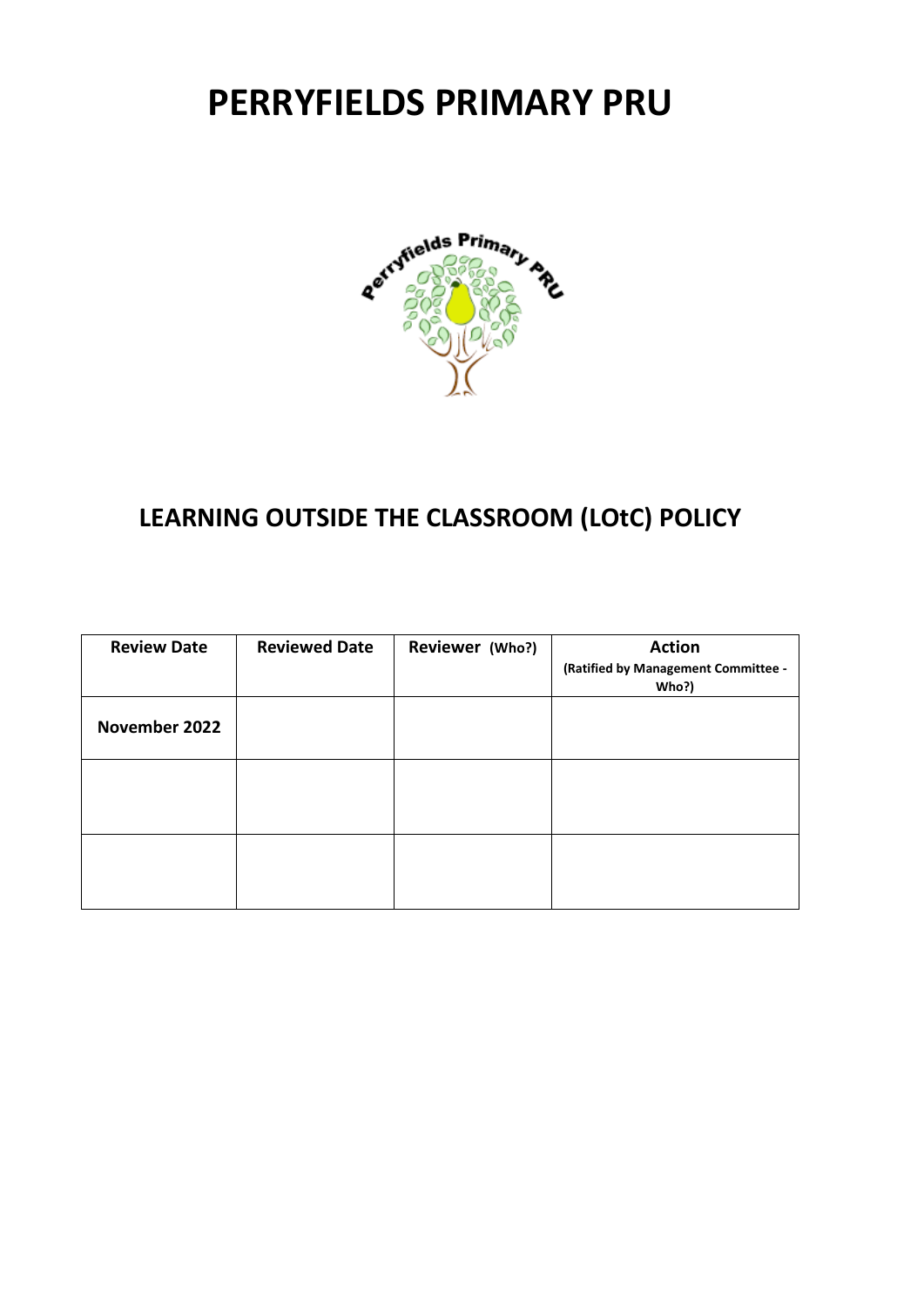### **Context**

We believe that Learning Outside the classroom opportunities are an integral part of the entitlement of every pupil to an effective and balanced curriculum. Appropriately planned visits and activities are known to enhance learning and improve attainment, and so form a key part of what makes Perryfields Primary PRU a supportive and effective learning environment. The benefits to pupils of taking part in visits and learning outside the classroom are outlined in our Learning Outside the Classroom (LOtC) Intent (Appendix 1)

We have identified six broad strands which constitute what we perceive as Learning Outside the Classroom at Perryfields:

1. **Weekly Visits** – Eg Acton Care Farm

For ten years this collaborative partnership has enabled pupils to experience weekly visits. A range of activities are provided that develop pupil's knowledge, understanding and skills in a sequenced way. Achievements are recognised and rewarded to enhance self esteem.

2. **Educational Visits to places of interest/related to topics** – Eg RAF Cosford, National Space Museum

We actively encourage teachers to plan opportunities for children to engage in learning beyond the school grounds. These are planned into all aspects of the curriculum and, by taking learners beyond their familiar environment we are providing awe and wonder (spiritual development), stimulating their curiosity and imagination and motivating children in a powerful way.

3. **Visiting and experiencing the local environment** – Eg The Hive Library, Guhlevelt Park, Worcester Museum and Art Gallery

The locality around school harbours a wealth of opportunities within relatively accessible distance. Learners can develop their awareness, skills, knowledge and understanding of their local environment. Important life skills, aspects of SMSC, citizenship, community awareness, values and aspects of safety are included, demonstrated and practised on the visit.

4. **Using onsite outdoor spaces to deliver specific aspects of the curriculum** – Eg Earth and Space, PE, observational drawing

The school site provides a large area for pupils to engage in practical and visual activities that can help to deepen their knowledge and understanding.

5. **Forest activities** – Eg Brockhampton Primary School

This is an outdoor education delivery model in which students visit natural spaces to learn personal, social and technical skills. The woodland environment will also be used to give children first hand, kinaesthetic experiences linked to subjects from across the curriculum.

6. **Residential experiences** – Eg Llanrug, West Malvern, Camping at Woodfield House

Staying away from home is a powerful way of developing key life skills, building confidence, self esteem, communication and team working. Our residentials provide children with an opportunity to widen their range of experiences and find new skills and interests in which they may excel.

We will endeavour to ensure that all pupils at Perryfields will experience outside of the classroom learning opportunities from each of these strands during their time at school. (Residential experiences are an exception as these are only available to full time pupils).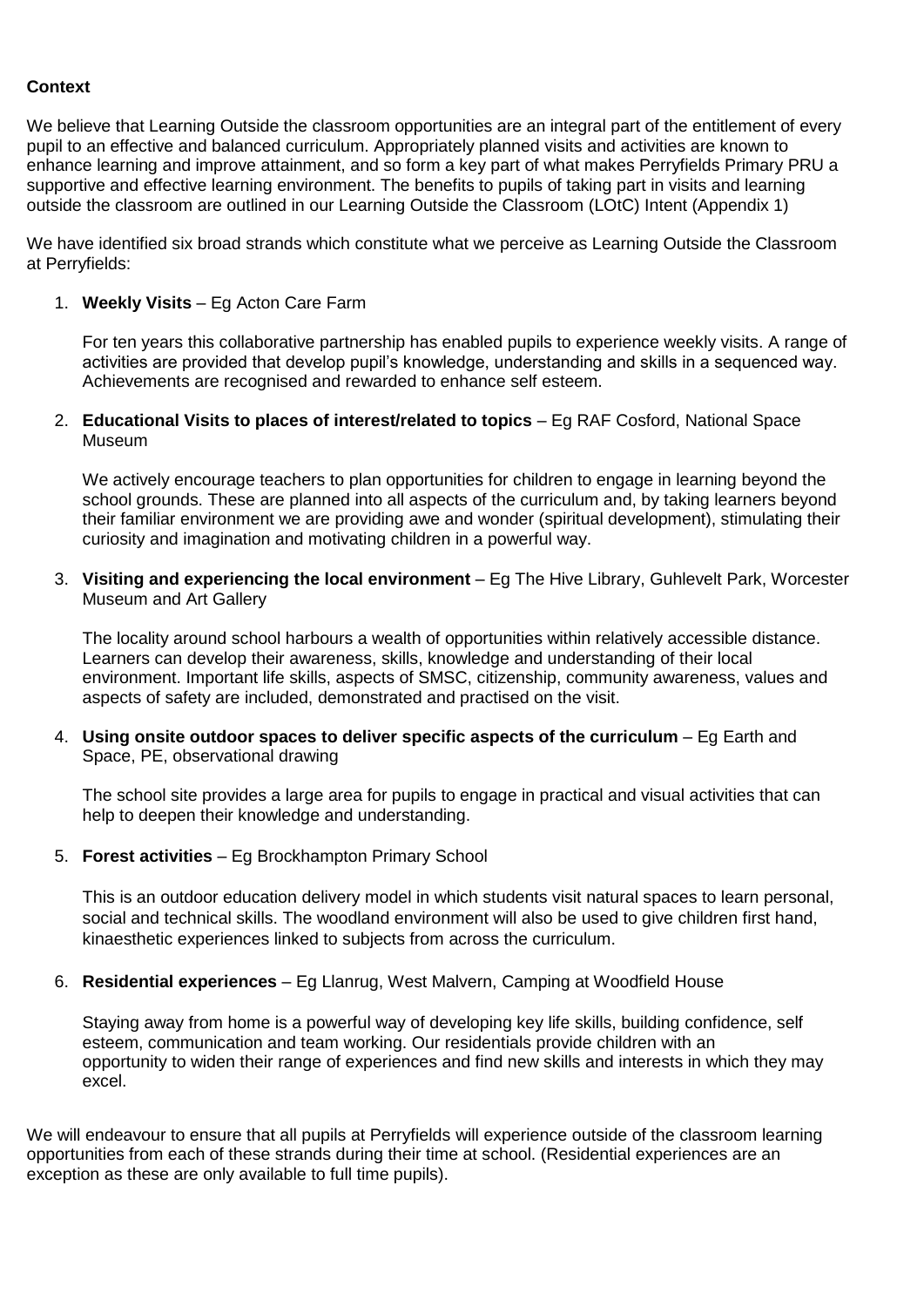# **Inclusion, Equality and Diversity**

In line with Perryfields' Equality and Diversity Policy we use the Equality Act 2010 to ensure that those pupils with protected characteristics are not discriminated against in relation to Learning Outside the Classroom. Namely:

- $\bullet$  Age
- Disability
- Race, colour, nationality or ethnicity
- Sex
- Gender reassignment
- Religion and belief

# **Leadership**

The Learning Outside the Classroom Subject Leader will be the key point of contact for policy and planning of all learning outside the classroom, offering expertise in their aspect of leadership. This will include –

- Promoting staff to seek and develop LOtC visits and experiences using curriculum topic themes and the pupil's interests as inspiration. Pupil voice and dialogue is crucial in developing high impact and meaningful LOtC experiences.
- Encouraging all staff throughout the organisation to seek out and suggest LOtC opportunities using their own networks and connections.
- Monitoring standards of quality and safe practice
- Providing high quality continuous professional development
- Ensuring the provision from all the identified strands is being delivered across the whole school
- Providing adequate resources to enable teachers to deliver Learning Outside the Classroom, including ensuring that suitable clothing and footwear is made available to all staff and pupils when required.
- Developing the Intent and leading policy
- Ensuring that practices are up to date and informed by current guidance on procedure
- Disseminating new approaches to good practice and guidance on procedures
- Ensuring effective LOtC induction for new staff
- Leading or arranging training and ensuring activities are competently led
- Supporting, as necessary, the planning of activities and evaluation of LOtC
- Maintaining accurate records of visits

The Learning Outside the Classroom Subject Leader will oversee the development of LOtC and will be responsible for updating the policy every two years and reviewing its success throughout the year.